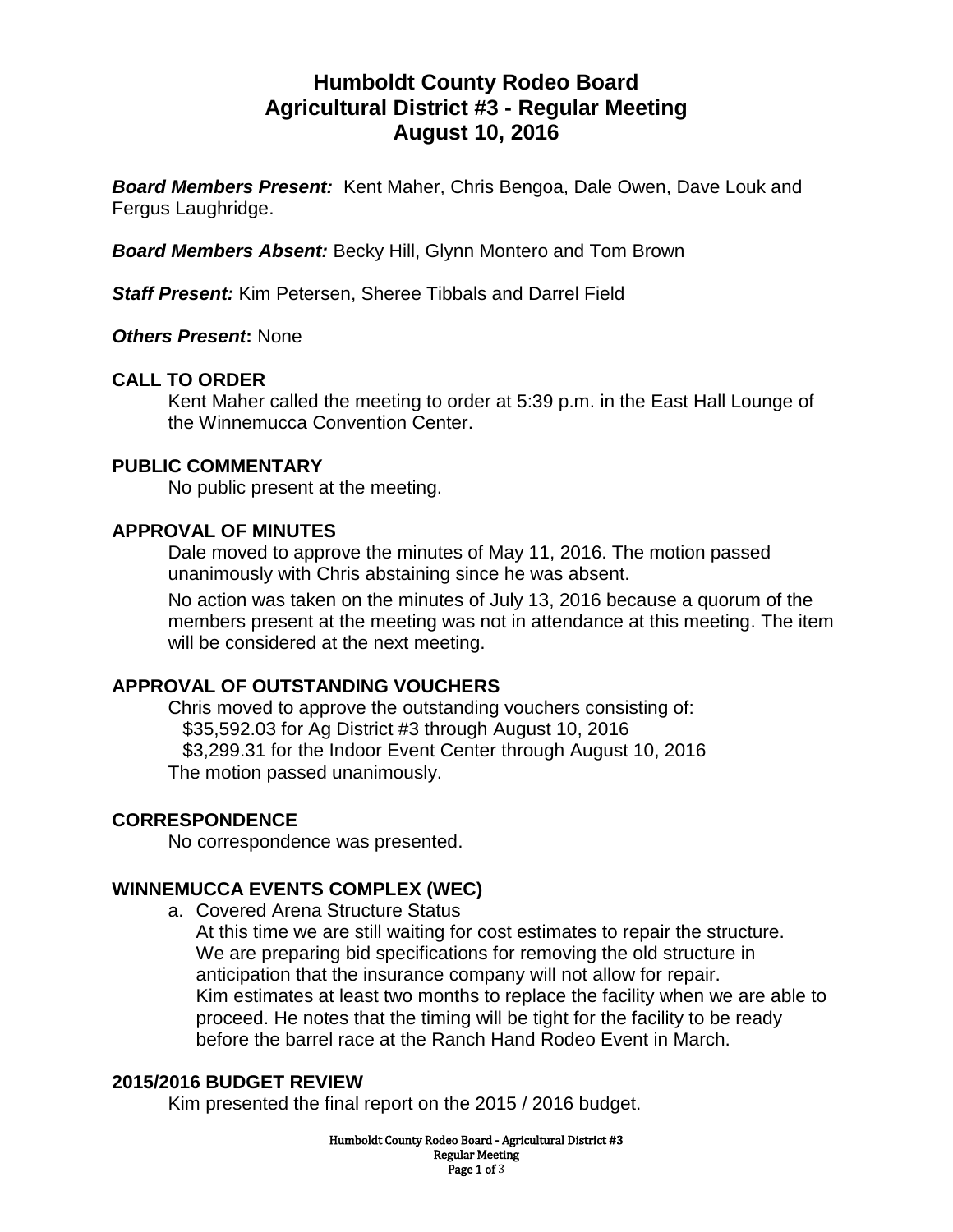We planned for revenues of \$705,765.00. We received \$1,030,081.62 which is 146% of budget revenue.

Fairgrounds expenses were \$678,583.06 out of the budgeted \$721,190.00. This is 95% of the estimated expenses.

Indoor Event Center expenses were \$906,776.38 out of the estimated \$1,837,660.00 which is 50% of estimated expenses.

Kim explained there was \$800,000.00 in the budget for a planned upgrade to the Indoor Event Center which was not spent. He noted that subtracting the \$800,000 leaves \$906,778.38 out of \$1,037,660.00, which is 87% of the estimated expenses.

## **2016/2017 BUDGET REVIEW**

Kim presented the 2016 / 2016 budget report. At only 16% of elapsed time, very few of the numbers will be in line with the overall plan.

## **EVENTS UPDATES, REPORTS AND SCHEDULING**

a. SSIR

Dale reports that the event was short by 100 contestants again this year, bringing the total contestants to about half of the number we saw 3 years ago. He and the committee are considering opening the event to Junior High contestants as well as opening the event to all high school competitors instead of just taking the top 5 to 15 places.

He also comments that he had far fewer volunteers than were required to run the event. He was able to substitute competitor parents for most of the events.

Dale comments that he and Kathy are weighing the cost to benefit ratio of the event and would like to proceed with it for one more year to settle the question.

b. Labor Day Events

Kim presented posters and maps of the new planned fair layout. We have been working with vendors, the 4-H Office and staff to solve possible problems and have had very little opposition to the move.

Kim asked the board to help sell concert tickets to their contacts, noting that he has had some success in selling packs of 10 tickets to businesses that traditionally do not participate in the event.

Kim asked if the Pig Wrestling spectators could walk through the 4-H check-in area after 6pm.

Dave notes that check-in is very slow after 5pm so, yes, it should be OK to route traffic behind the grandstands.

The board asked if the pasture across from A-1 could be used for customer parking. Unfortunately, the sprinkler system could not be removed in time. The board also cautioned that there could be a bottle neck at the A-1 entrance since the road is closed and there is no parking. We will have some signs on Winnemucca Blvd sending customers to the Maverick entrance and staff will also consider the potential problem.

## **FAIRGROUNDS REPAIRS & MAINTENANCE**

Kim reports that we are testing LED lighting at the Indoor Event Center. We had replaced the lights in the exhibit hall with some success and are now trying LED's